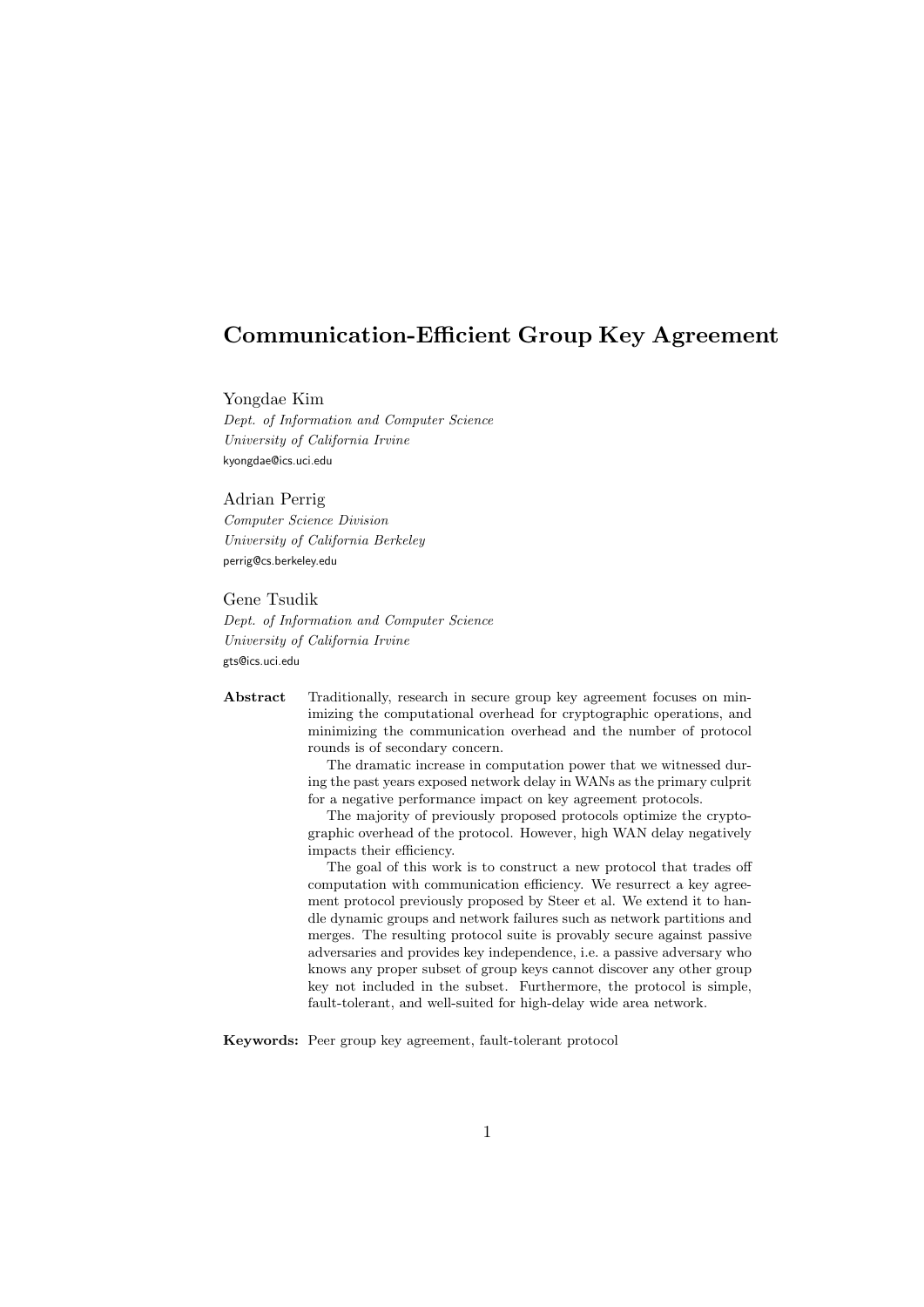# 1. INTRODUCTION

The proliferation of applications, protocols and services that rely on group communication prompts the need for group-oriented security mechanisms (in addition to the traditional requirements of faulttolerance, scalability, and reliability). Current group-oriented applications include IP telephony, video conferencing, collaborative workspaces, interactive chats and multi-user games. The security requirements of these applications are fairly typical, e.g., confidentiality, data integrity, authentication and access control. These are achieved through some form of group key management.

The peer nature of many group applications results in certain unique properties and requirements. First, every member in a peer group is both a sender and a receiver. Second, peer groups tend to be small, with fewer than a hundred members. Also, peer groups have no hierarchy and all members enjoy the same status. Therefore, solutions that assign greater importance to some group members are undesirable, since privileged members might behave maliciously; they are also attractive targets of attacks. This essentially rules out the traditional key distribution paradigm as it calls for higher trust in the group member who generates and distributes keys. Finally, since all networks are prone to faults and congestion, any subset of group members must be prepared to function as a group in its own right. In other words, if a network partition splits the members into multiple subgroups, each subgroup must quickly recover and continue to function independently.

In the last two decades a lot of research has been conducted with the aim of minimizing cryptographic overhead in security protocols. It has been long held as an incontrovertible fact that heavy-weight computation – such as large number arithmetic which is the basis of many modern cryptographic algorithms – is the greatest burden imposed by security protocols. We believe that, although this has been the case in the past, rapid advances in computing have resulted in drastic improvements in large-number arithmetic computations. For example, three years ago, a top-of-the-line RISC workstation performed a 512-bit modular exponentiation in around 24 ms. Today, an 850 Mhz Pentium III PC (priced at 1/5-th of the old RISC workstation) performs the same operation in under 1 ms.

In contrast, communication latency has not improved appreciably. Network devices and communication lines have become significantly faster and cheaper. However, the communication (especially via the Internet) has become both accessible and affordable which resulted in drastic increase in the demand for network bandwidth. Consequently,

2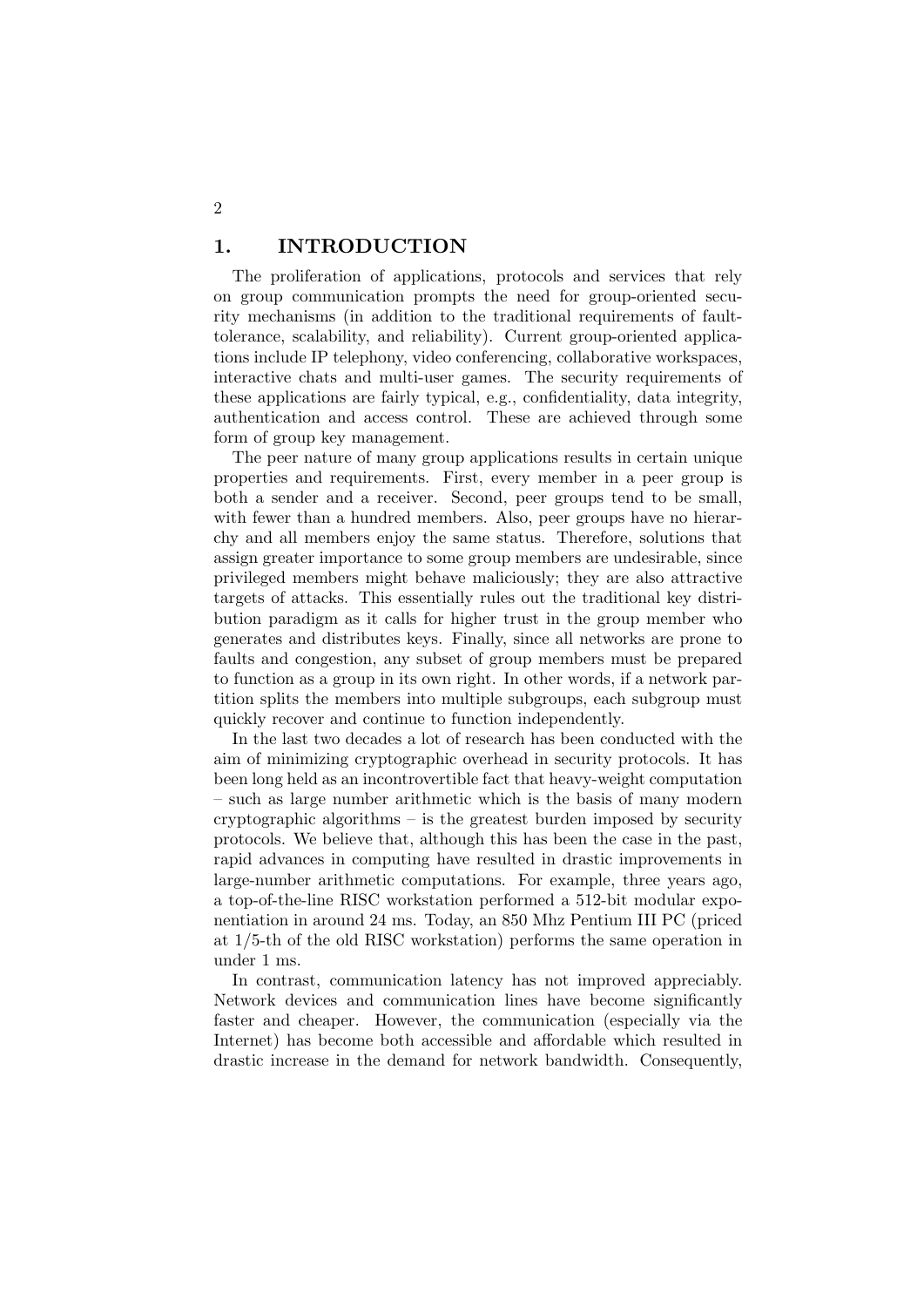the explosion in the number of users and their devices often causes network congestion and outages. Moreover, while computation power and bandwidth are increasing, network delay is still faced with a fundamental limit dictated by the speed of light.

The bottleneck shift from computation to communication latency leads us to start looking at cryptographic protocols in a different light: allowing more liberal use of cryptographic operations while attempting to reduce the communication overhead. The latter includes both round and message complexity. Communication overhead is especially relevant in a peer group setting since group members can be spread throughout a large network, e.g., the global Internet.

We consider a protocol suggested by Steer et al. in 1988 [SSDW88], one of the first group key agreement protocols. Their protocol is based on the Diffie-Hellman key exchange and assumes the formation of a secure static group. We extend their protocol to deal with dynamic groups and network failures. This protocol – referred to as STR hereafter – was neglected due to its heavy computation and communication requirements:  $O(n)$  communication rounds and  $O(n)$  cryptographic operations are necessary to establish a shared key in a group of  $n$  members. However, we extend STR and construct new communication-efficient protocols that support dynamic groups. More concretely, we construct an entire group key management protocol suite, that is particularly efficient in a WAN environment where moderate to high network delays dominate. An extended version of this paper that provides more detail of our algorithms and security is available from the authors.

# 2. RELIABLE GROUP COMMUNICATION AND GROUP KEY AGREEMENT

In this section, we set the stage for the rest of the paper with a brief overview of the notable features of reliable group communication and group key agreement.

# 2.1. RELIABLE GROUP COMMUNICATION SEMANTICS

Many modern collaborative and distributed applications require a reliable group communication platform. Current reliable group communication toolkits generally provide one (or both) of two strong group communication semantics: Extended Virtual Synchrony (EVS) [MAMSA94] and View Synchrony (VS) [FLS97]. Both semantics guarantee that: 1) group members see the same set of messages between two sequential group membership events, and, 2) the sender's requested message order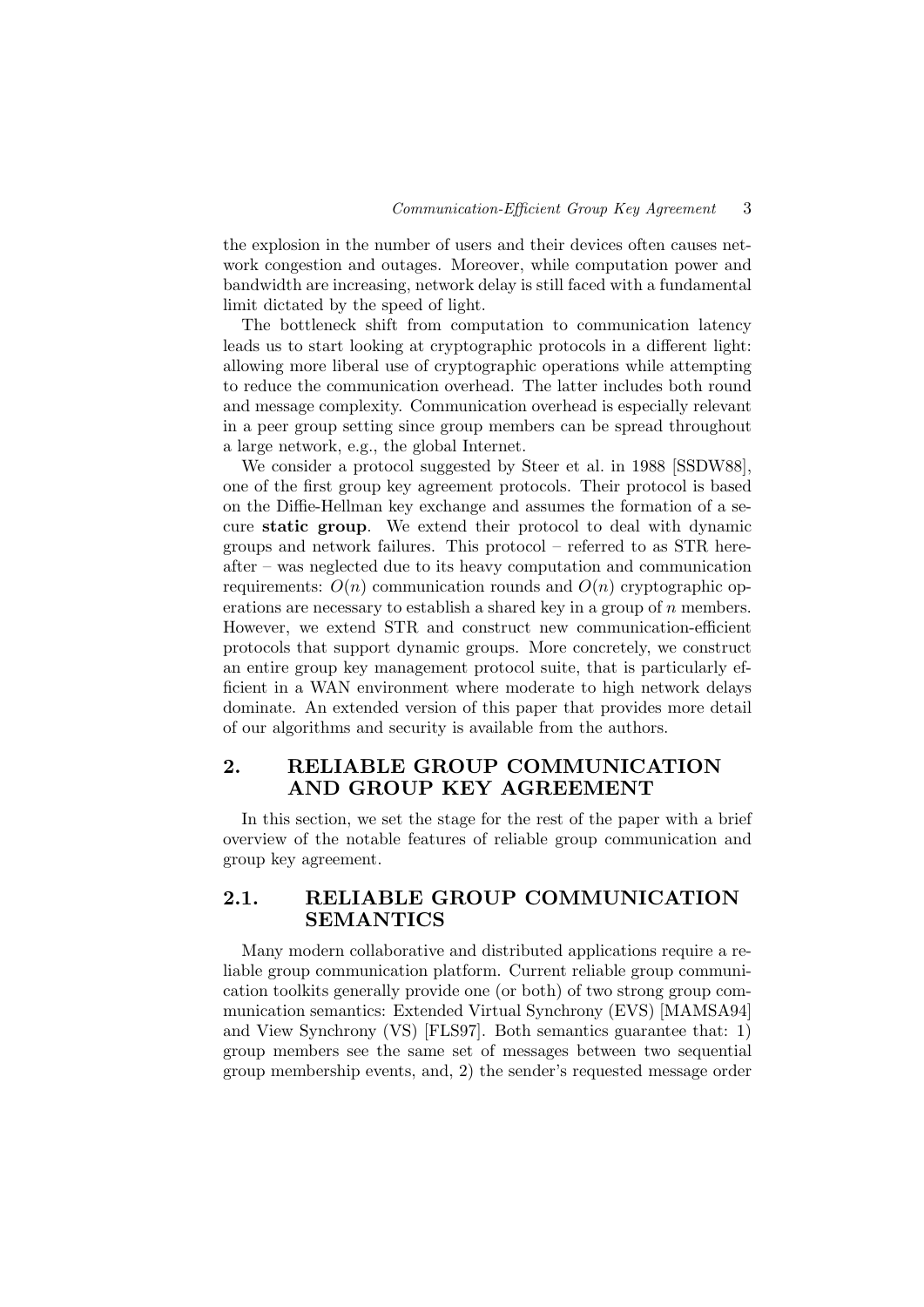(e.g., FIFO, Causal, or Total) is preserved. VS offers a stricter guarantee than EVS: Messages are delivered to all recipients in the same membership as viewed by the sender application when it originally sent the message. In the context of this paper we require the underlying group communication to provide VS. However, we stress that VS is needed for the sake of fault-tolerance and robustness; the security of our protocols is in no way affected by the lack of VS. More details on the interaction of key agreement protocols and reliable group communication are addressed in  $[AAH^+00]$ .

# 2.2. COMMUNICATION DELAY

Due to the reliable group communication platform, network delay is amplified by the necessary acknowledgments between the group members. The speed of light puts a lower bound on the minimum network delay. For example, a laser pulse that travels through a fiber takes  $\approx 10$ ms between New York and San Francisco,  $\approx 21$  ms between Paris and San Francisco, and  $\approx$  40 ms from London to Sydney. In practice the networks today are slower than the lower bound by about a factor of 4 (due to switching overhead, etc.).

To put this into perspective, an 850MHz Pentium III PC performs a single 512-bit modular exponentiation (one of the most expensive, but most basic public key primitives) in under 1 ms. Moreover, the speed of computers continue to increase. Comparing this with the WAN network delay, it is clear that reducing the number of communication rounds is much more important in the long run for an efficient group key agreement scheme than reducing the computation overhead.

# 2.3. GROUP KEY AGREEMENT

A comprehensive group key agreement solution must handle adjustments to group secrets subsequent to all membership change operations in the underlying group communication system. The following membership changes are considered:

**Join** occurs when a prospective member wants to join a group.

Leave occurs when a member wants to leave (or is forced to leave) a group. There might be different reasons for member deletion such as voluntary leave, involuntary disconnect or forced expulsion.

Partition occurs when a group is split into smaller groups. A group partition can take place for several reasons, two of which are fairly common:

 $\blacksquare$  Network failure – this occurs when a network event causes disconnectivity within the group. Consequently, a group is split into fragments.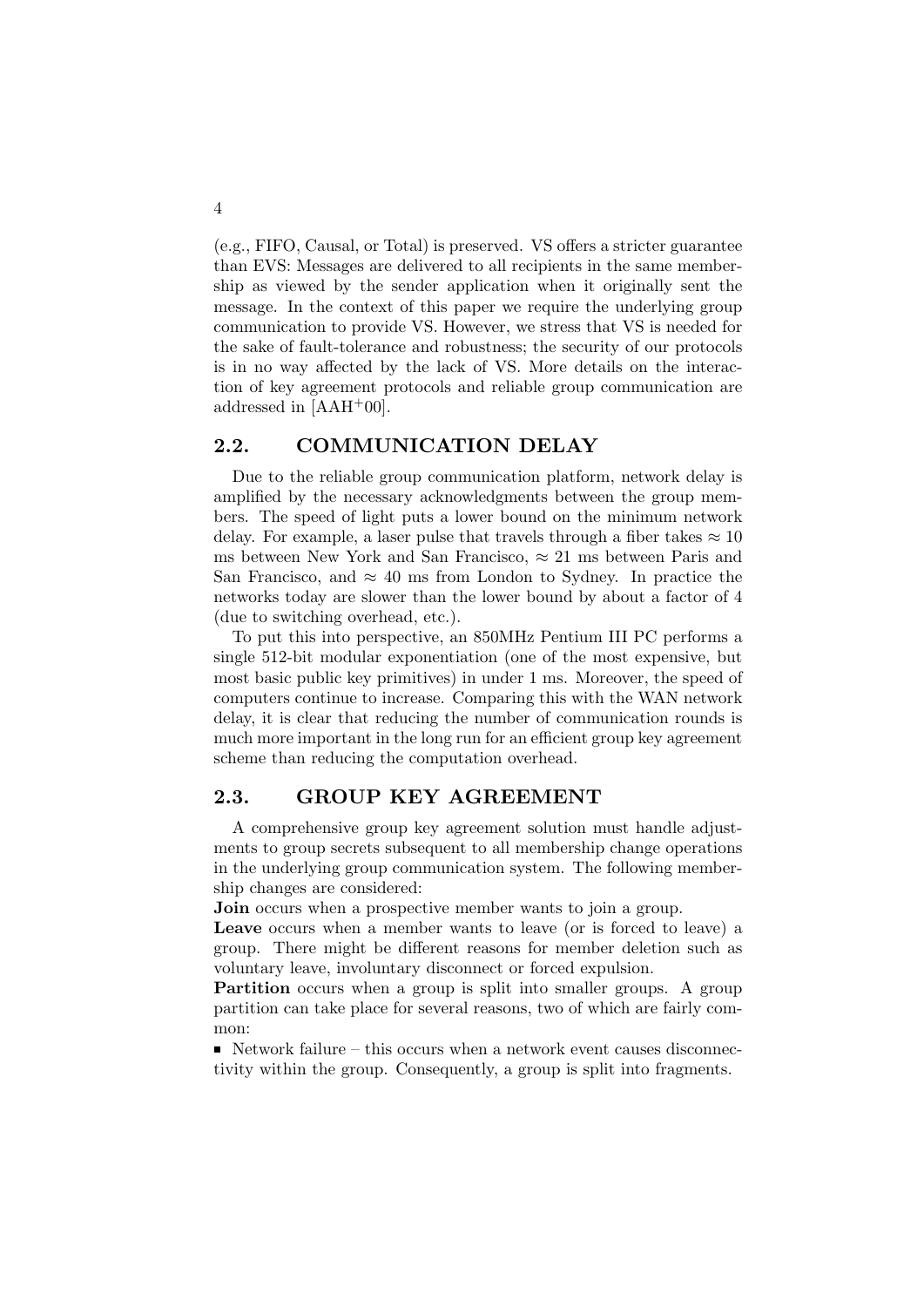Explicit partition – this occurs when the application decides to split the group into multiple components or simply exclude multiple members at once.

Merge occurs when two or more groups merge to form a single group: Network fault heal – this occurs when a network event causes previously disconnected network partitions to reconnect.

Explicit merge – this occurs when the application decides to merge multiple pre-existing groups into a single group.

At first glance, events such as network partitions and fault heals might appear infrequent and dealing with them might seem to be a purely academic exercise. In practice, however, such events are common owing to network misconfigurations and router failures. In addition, in mobile ad hoc (and other wireless) networks, partitions are both common and expected. Moser et al. present compelling arguments in support of these claims [MAMSA94]. Hence, dealing with group partitions and merges is a crucial component of group key agreement.

# 3. CRYPTOGRAPHIC PROPERTIES

In this section we summarize the desired properties for a secure group key agreement protocol. Following the model of [KPT00], we define six such properties:

 $\blacksquare$  Weak Backward Secrecy guarantees that previously used group keys must not be discovered by new group members.

■ *Weak Forward Secrecy* guarantees that new keys must remain out of reach of former group members.

Group Key Secrecy guarantees that it is computationally infeasible for a passive adversary to discover any group key.

■ Forward Secrecy (Not to be confused with Perfect Forward Secrecy or PFS) guarantees that a passive adversary who knows a contiguous subset of old group keys cannot discover subsequent group keys.

**Backward Secrecy guarantees that a passive adversary who knows a** contiguous subset of group keys cannot discover preceding group keys.

 $\blacksquare$  Key Independence guarantees that a passive adversary who knows any proper subset of group keys cannot discover any other group key.

The relationship among the properties is intuitive. The first two (often typically called Forward and Backward Secrecy in the literature) are different from the others in the sense that the adversary is assumed to be a current or a former group member. The other properties additionally include the cases of inadvertently leaked or otherwise compromised group keys. Forward and Backward Secrecy is a stronger condition than Weak Forward and Backward Secrecy. Either of Backward or Forward Secrecy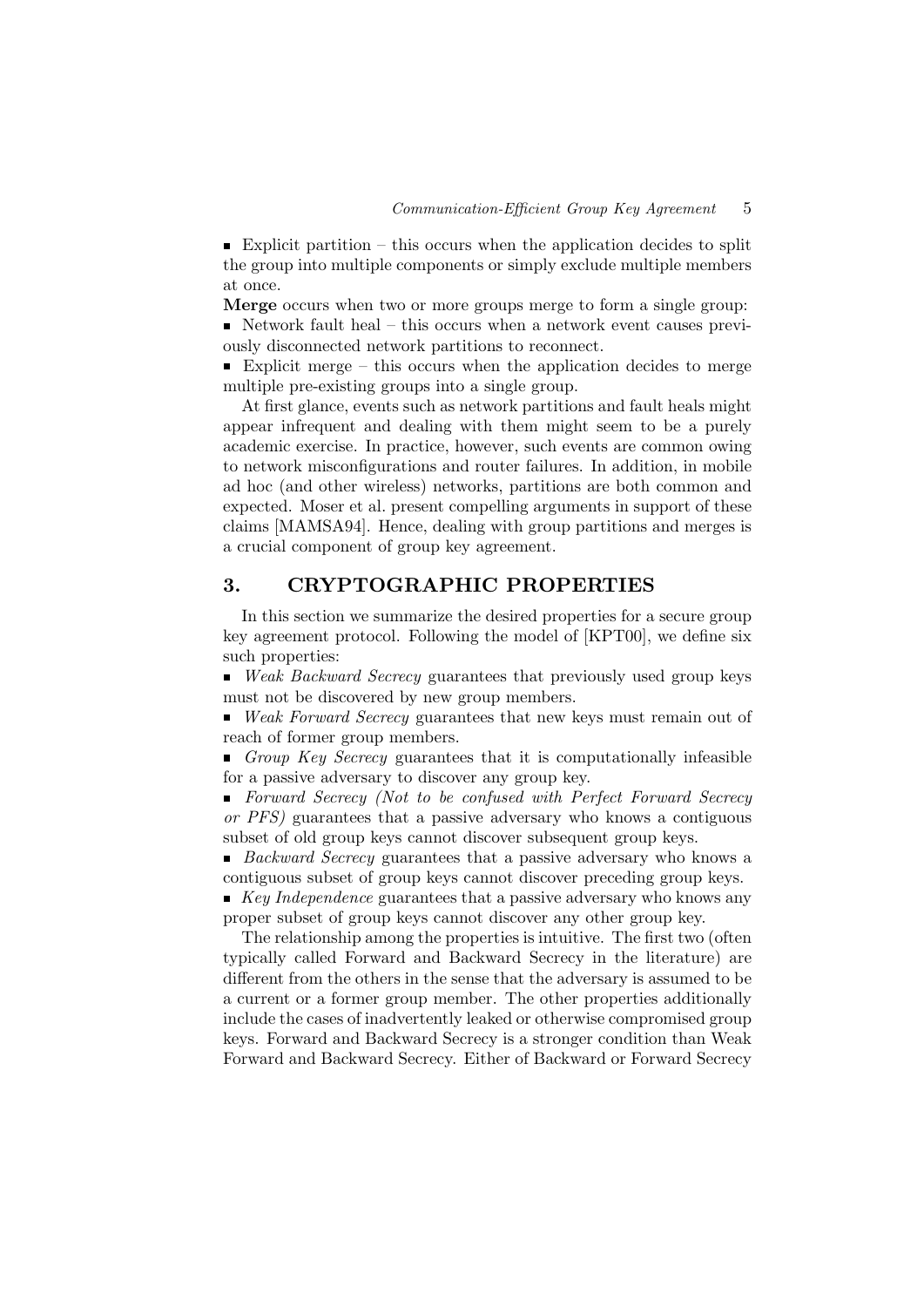subsumes Group Key Secrecy and Key Independence subsumes the rest. Finally, the combination of Backward and Forward Secrecy yields Key Independence.

In this paper we do not assume key authentication as part of the group key management protocols. All communication channels are public but authentic. The latter means that all messages are digitally signed by the sender using some sufficiently strong public key signature method such as DSA or RSA. All receivers are required to verify signatures on all received messages. Since no other long-term secrets or keys are used, we are not concerned with Perfect Forward Secrecy (PFS) as it is achieved trivially.

# 4. PROTOCOLS

We now describe the protocols that make up the STR key management suite: join, leave, merge, and partition. All protocols share a common framework with the following features:

■ Each group member contributes an equal share to the group key; this share is kept secret by each group member.

The group key is computed as a function of all current group members' shares.

As the group grows, new members' shares are factored into the group key while remaining members' shares stay unchanged.

As the group shrinks, departing members' shares are removed from the new group key and at least one remaining member changes its share. All protocol messages are signed by the sender, i.e., we assume an authenticated broadcast channel.

Before describing the protocols in detail, we review the basic STR key agreement protocol and the notation used in the rest of the paper.

### 4.1. NOTATION

We use the following notation:

| n, N             | number of protocol parties (group members)                 |
|------------------|------------------------------------------------------------|
| i, j             | group member indices: $i, j \in \{1, , N\}$                |
| $M_i$            | <i>i</i> -th group member; $i \in \{1, , N\}$              |
| $r_i$            | $M_i$ 's session random (secret key of leaf node $M_i$ )   |
| $br_i$           | $M_i$ 's blinded session random, i.e. $\alpha^{r_i}$ mod p |
| $k_j$            | secret key shared among $M_1M_j$                           |
| $bk_j$           | blinded $k_j$ , i.e. $\alpha^{k_j}$ mod p                  |
| $\boldsymbol{p}$ | large prime number                                         |
| $\alpha$         | exponentiation base                                        |
|                  |                                                            |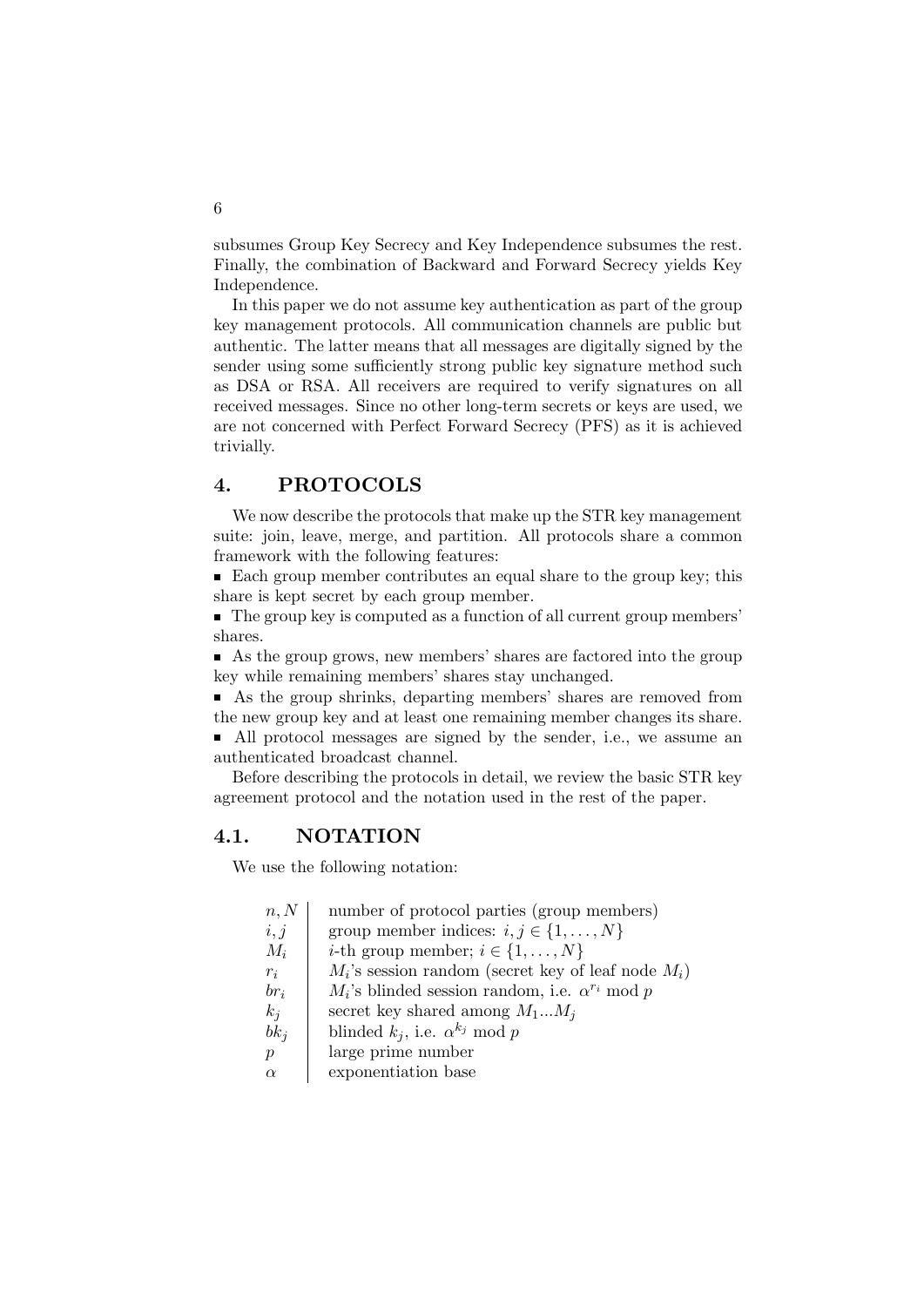Tree-specific notation

 $N_{\langle i \rangle}$  Tree node j

 $IN_{\langle l \rangle}$ <br>LN $_{\langle i \rangle}$ Internal tree node at level  $l$ 

 $\begin{array}{c|c}\n\text{LN}_{\langle i \rangle} & \text{Leaf node associated with member } M_i \\
T_{\langle i \rangle} & \text{Tree of member } M_i \\
\hline\nBT_{\langle i \rangle} & \text{Tree of member } M_i \text{ including all of its } \n\end{array}$ 

Tree of member  $M_i$ 

 $BT_{\langle i \rangle}$  Tree of member  $M_i$  including all of its blinded keys



Figure 1 Notation for STR

Figure 1 shows an example of an STR key tree. The tree has two types of nodes: leaf and internal. Each leaf node is associated with a specific group member. An internal node  $\mathsf{IN}_{\langle i \rangle}$  always has two children: another (lower) internal node  $\mathsf{IN}_{\langle i-1\rangle}$  and a leaf node  $\mathsf{LN}_{\langle i+1\rangle}$ . The exception is  $IN_{(1)}$  which is also a leaf node corresponding to  $M_1$ . (Note that, consequently,  $r_1 = k_1$ .)

Each leaf node  $LN_{\langle i \rangle}$  has a session random  $r_i$  chosen and kept secret by  $M_i$ . The blinded version thereof is  $br_i = \alpha^{r_i} \text{ mod } p$ .

Every internal node  $\mathsf{IN}_{(i)}$  has an associated secret key  $k_j$  and a public blinded key  $bk_j = \alpha^{k_j} \mod p$ . The secret key  $k_i$   $(i > 1)$  is the result of a Diffie-Hellman key agreement between the node's two children.  $(k_1$  is an exception and is equivalent to  $r_i$ .)  $k_i$   $(i > 1)$  is computed recursively as follows:

$$
k_i = (bk_{i-1})^{r_i} \mod p = (br_i)^{k_{i-1}} \mod p = \alpha^{r_i k_{i-1}} \mod p \text{ if } i > 1.
$$

The group key in Figure 1 is the key associated with the root node:

$$
k_4 = \alpha^{r_4 \alpha^{r_3 \alpha^{r_2 r_1}}}
$$

We note that the root (group) key is never used directly for the purposes of encryption, authentication or integrity. Instead, such sub-keys are derived from the root key, e.g., by applying a cryptographically secure hash function to the root key. All blinded keys  $bk_i$  are assumed to be public.

The basic key agreement protocol is as follows. We assume that all members know the structure of the key tree and their initial position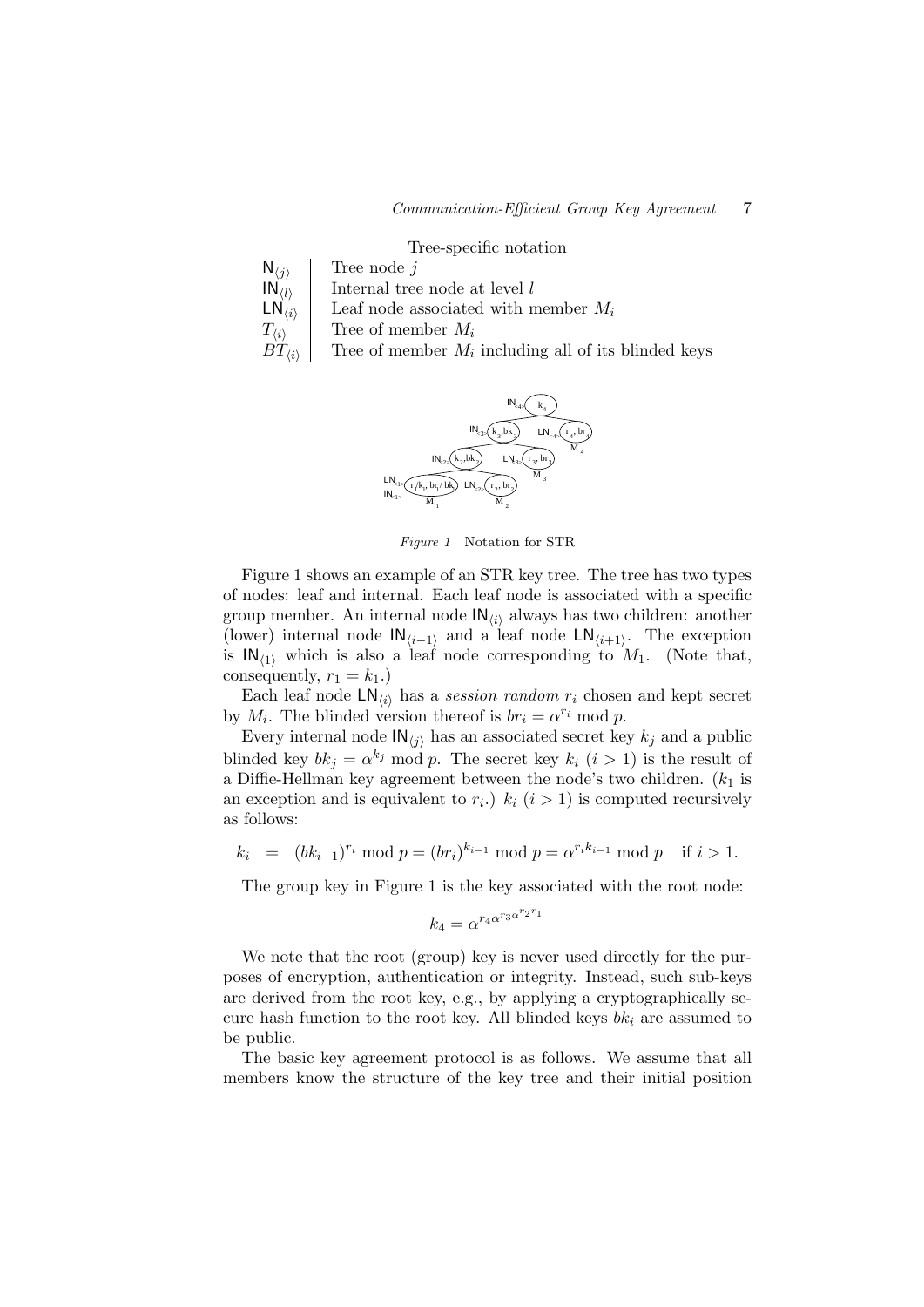within the tree. (It is simple to have an ordering that uniquely determines the location of each member in a key tree.) Furthermore, each member knows its session random and the blinded session randoms of all other members. The two members  $M_1$  and  $M_2$  can first compute the group key corresponding to  $\mathsf{IN}_{\langle 2 \rangle}$ .  $M_1$  computes:

$$
k_2 = (br_2)^{r_1} \mod p = \alpha^{r_1 r_2} \mod p, \quad bk_2 = \alpha^{k_2} \mod p
$$
  
\n
$$
k_3 = (br_3)^{k_2} \mod p, \qquad bk_3 = \alpha^{k_3} \mod p
$$
  
\n...  
\n
$$
k_N = (br_N)^{k_{N-1}} \mod p
$$

Next,  $M_1$  broadcasts all blinded keys  $bk_i$  with  $1 \leq i \leq N-1$ . Armed with this message, every member then computes  $k_N$  as follows. (As mentioned above, members  $M_1$  and  $M_2$  derive the group key without additional broadcasts.) Any  $M_i$  (with  $i > 2$ ) knows its session random  $r_i$  and  $bk_{i-1}$  from the broadcast message. Hence, it can derive  $k_i =$  $bk_{i-1}$ <sup>r<sub>i</sub></sup> mod p. It can then compute all remaining keys recursively up to the group key from the public blinded session randoms:  $k_i = br_{i+1}^{k_i}$  mod  $p\ (i\leq N).$ 

Following every membership change, all members independently update the key tree. Since we assume that the underlying group communication system provides view synchrony (see Section 2.1), all members who correctly execute the protocol recompute an identical key tree after any membership event. The following fact describes the minimal requirement for a group member to compute the group key:

Remark 1. If all members know all blinded session randoms of all other members, there exist at least two members who can compute the group key.

Proof. This follows directly from the recursive definition of the group key. In other words, both  $M_1$  and  $M_2$  (the member at the lowest leaf nodes) can obtain the group key by computing pairwise keys recursively and using blinded session randoms of other members.  $\Box$ 

Remark 2. Any member can compute the group key, if it knows: 1) its own secret share, 2) the blinded key of its sibling subtree, and, 3) blinded session randoms of members higher in the tree.

Proof. This also follows from the definition of the group key. To compute the group key, member  $M_i$  needs 1)  $r_i$ , 2)  $bk_{i-1}$ , and 3)  $\Box$  $br_{i+1}, br_{i+2}, \ldots, br_N$ .

The protocols described below benefit from a special role (called sponsor) assigned to a certain group member following each membership change. A sponsor reduces communication overhead by performing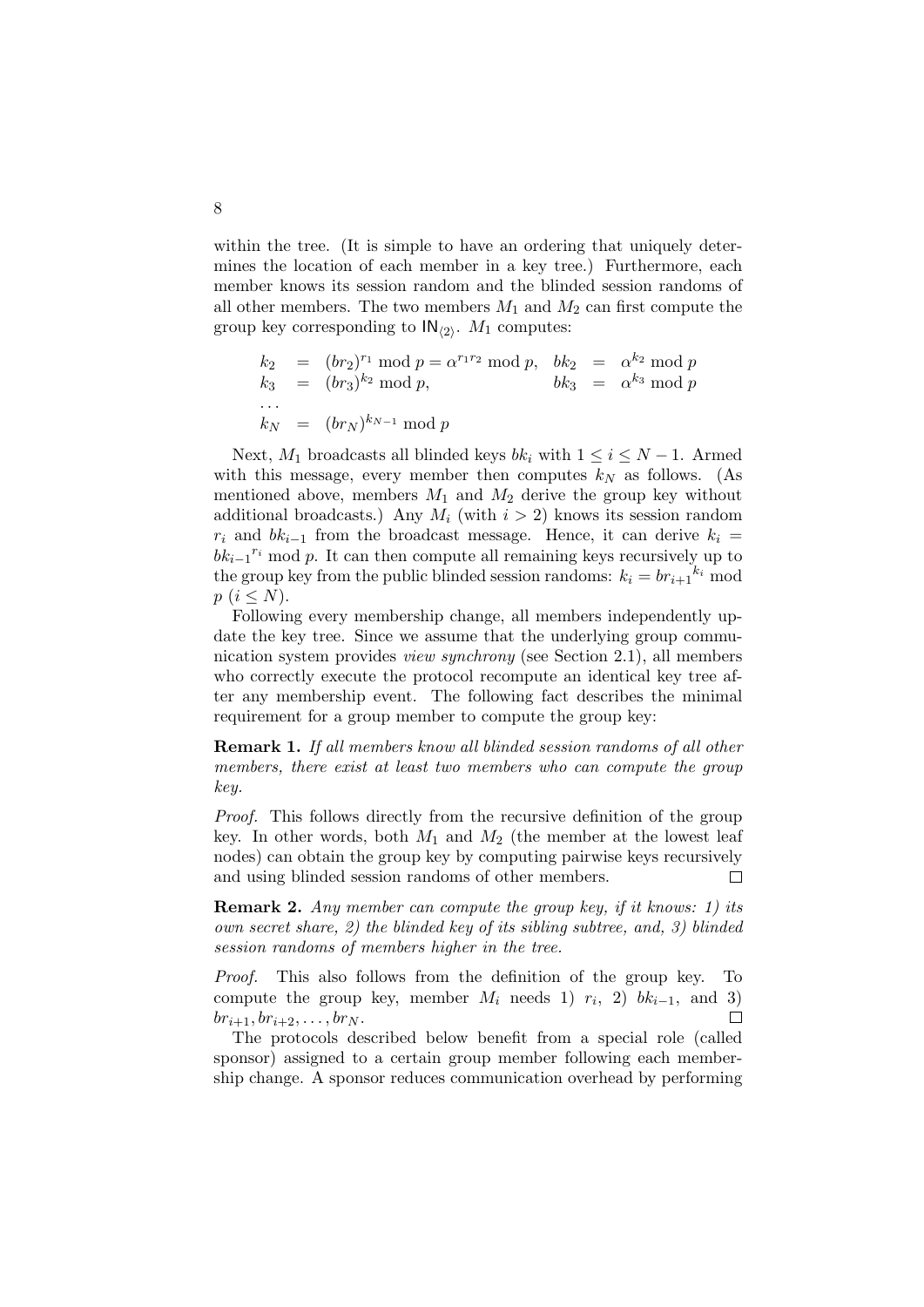"housekeeping" tasks that vary depending on the type of membership change. The criteria for selecting a sponsor varies as described below.

# 4.2. MEMBER JOIN PROTOCOL

We assume the group has n users  $({M_1, \ldots, M_n})$ , when the group communication system announces the arrival of a new member. Both the new member and the prior group receive this notification simultaneously. The new member  $M_{n+1}$  broadcasts a join request message that contains its own blinded key  $bk_{n+1}$ . (which is the same as its blinded session random  $br_{n+1}$ ) At the same time, the current group's sponsor  $(M_n)$ computes a blinded version of the current group key  $(bk_n)$  and sends the current tree  $BT_{\langle n\rangle}$  to  $M_{n+1}$  with all blinded keys and blinded session randoms.

Next, each  $M_i$  first increments  $n = n + 1$  and creates a new root key node  $\mathsf{IN}_{n}$  with two children: the root node  $\mathsf{IN}_{n-1}$  of the prior tree  $T_{\langle i \rangle}$  on the left and the new leaf node  $LN_{\langle n \rangle}$  corresponding to the new member on the right. Note that every member can compute the group key (see Remark 2):

All existing members only need the new member's blinded session random

■ The new member needs the blinded group key of the prior group

In a join operation, the sponsor is always the topmost leaf node, i.e., the most recent member in the current group.

As described, the join protocol takes one communication round and two cryptographic operations to compute the new group key (one before the message exchange and one after.)

The join protocol provides backward secrecy since a new member is only given a blinded key of the existing group. However, the protocol does not provide key independence since knowledge of a group key used before the join can be used to compute the group key used after the join. To remedy the situation, we can modify the protocol to require the sponsor to change its session random and the corresponding blinded value,  $br_n$ .

# 4.3. MEMBER LEAVE PROTOCOL

We again have a group of n members when a member  $M_d$   $(d \leq n)$ leaves the group. If  $d > 1$ , the sponsor  $M_s$  is the leaf node directly below the leaving member, i.e.,  $M_{d-1}$ . Otherwise, the sponsor is  $M_2$ . Upon hearing about the leave event from the group communication system, each remaining member updates its key tree by deleting the nodes  $LN_{\langle d \rangle}$ corresponding to  $M_d$  and its parent node  $\mathsf{IN}_{\langle d \rangle}$ . The nodes above the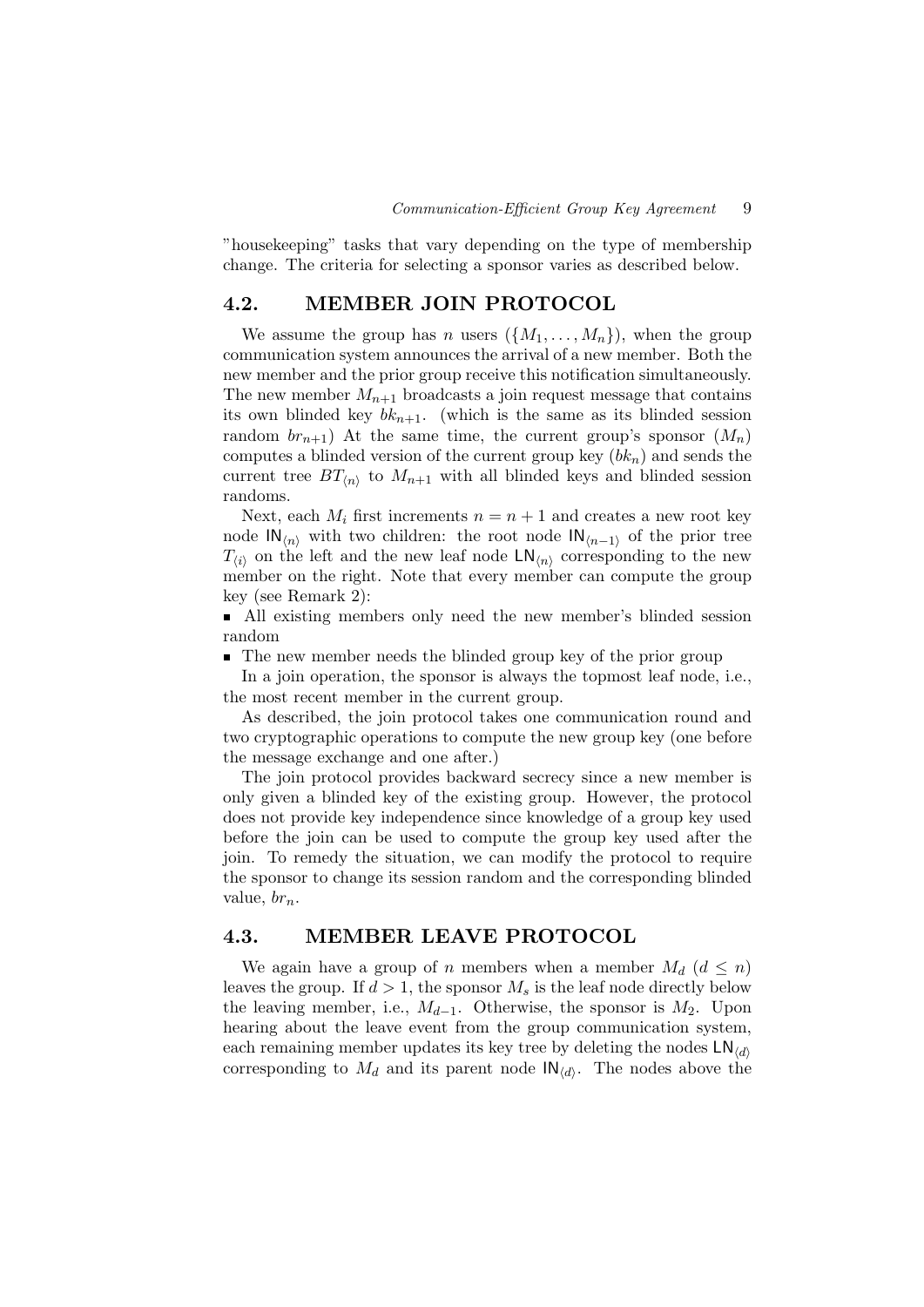leaving node are also renumbered. The former sibling  $\mathsf{IN}_{d-1}$  of  $M_d$  is promoted to replace (former)  $M_d$ 's parent. The sponsor  $M_s$  selects a new secret session random, computes all keys (and blinded keys) up to the root, and broadcasts  $BT_{\langle s \rangle}$  to the group. This information allows all members to recompute the new group key.

In summary, the leave protocol takes one communication round and involves a single broadcast. The cryptographic cost varies depending on two factors: 1) the position of the departed member, and 2) the position of the remaining member who needs to compute the new key.

The total number of serial cryptographic operations in the leave protocol can be expressed as (assuming  $n$  is the original group size):

 $2(n-d)+1+(n-d)+1=3n-3d+2$  when  $d>2$ 

 $\blacksquare$  3n – 7 when  $d = 1, 2$ 

In the worst case,  $M_1$  or  $M_2$  leave the group. The cost for this leave operation is equal to the leave of member  $M_3$ , which is  $3n-7$ . The average leave cost is  $3n/2 + 2$ .

The leave protocol provides forward secrecy since a former member cannot compute the new key owing to the sponsor's changing the session random. The protocol also provides key independence since knowledge of the new key cannot be used to derive the previous keys; this is, again, due to the sponsor refreshing its session random.

### 4.4. GROUP PARTITION PROTOCOL

A network fault can cause a partition of the group. To the remaining members, this actually appears as a concurrent leave of multiple members. With a minor modification, the leave protocol can handle multiple leaving members in a single round. The only difference is the sponsor selection. In case of a partition, the sponsor is the leaf node directly below the lowest-numbered leaving member. (If  $M_1$  is the lowest-numbered leaving member, the sponsor is the lowest-numbered surviving member.)

After deleting all leaving nodes, the sponsor  $M_s$  refreshes its session random (key share), computes keys and blinded keys going up the tree – as in the plain leave protocol – terminating with the computation of  $\alpha^{k_{n-1}}$  mod p. It then broadcasts the updated key tree  $BT_{\langle s \rangle}$  containing only blinded values. Each member including  $M_s$  can now compute the group key.

The computation and communication complexity of the partition protocol is identical to that of the leave protocol. The same holds for its security properties.

10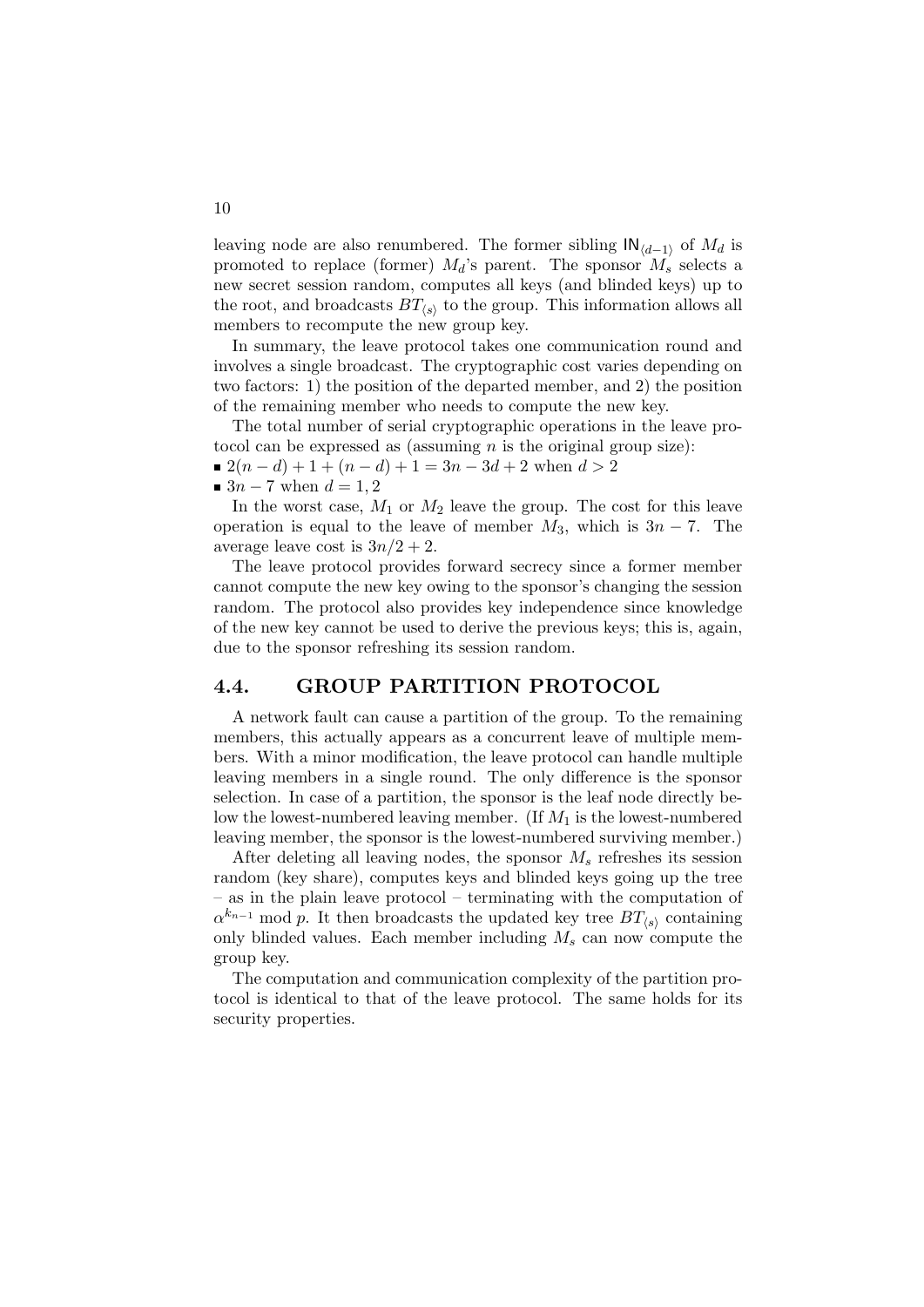# 4.5. GROUP MERGE PROTOCOL

We now describe the STR merge protocol for two groups. (A more general protocol for merging larger number of groups is a straightforward extension.) We assume that, as in the case of join, the communication system simultaneously notifies all group members (in both groups) about the merge event. Moreover, reliable group communication toolkits typically include a list of all members that are about to merge in the merge notification. More specifically, we require that each member be able to distinguish between the group it was in from the group that it is merging with. This assumption is not unreasonable, e.g, it is satisfied in SPREAD  $[AAH^+00]$ .

It is natural to merge the smaller group onto the larger one, i.e., to place a smaller tree directly on top of the larger one. If the two trees are of the same size, we can use an unambiguous ordering to decide which group joins which. (For example, compare the identifiers of the respective sponsors.) Consequently, the lowest-numbered leaf of the smaller tree becomes the right child of a new intermediate node. The left child of the new intermediate node is the root of the larger tree. Since the respective trees are known a priori (before the key management starts), all nodes can construct the new key tree before receiving or computing any cryptographic information.

In the first round of the merge protocol, the two sponsors (topmost members of each group) exchange their respective key trees containing all blinded keys. The highest-numbered member of the larger tree becomes the sponsor of the second round in the merge protocol. Using the blinded session randoms of the other group, this sponsor computes every (key, blinded key) pair upto the intermediate node just below the root node. It then broadcasts the key tree with the blinded keys and blinded session randoms to the other members. All members now have the complete set of blinded keys, which allows them to compute the new group key. In any case, the merge protocol runs in two communication rounds.

# 5. ROBUSTNESS

# 5.1. PROTOCOL UNIFICATION

Although described separately in the preceding sections, the four STR operations: join, leave, merge and partition, actually represent different expression of a single protocol. We justify this claim with an informal argument below.

Obviously, join and leave are special cases of merge and partition, respectively. It is less clear that merge and partition can be collapsed into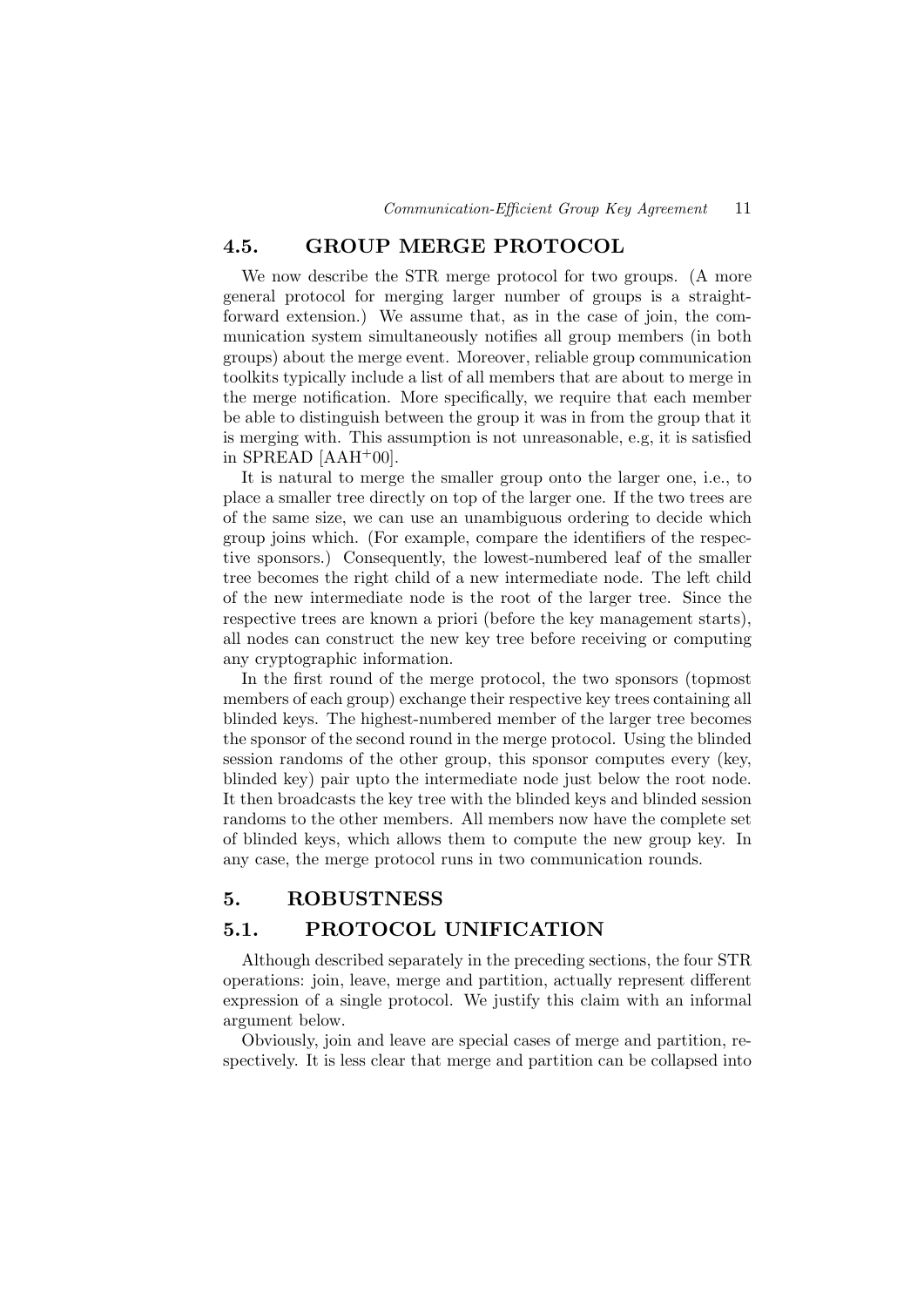a single protocol, because in either case, the key tree changes and the remaining group members lack some number (sometimes none) of blinded keys or blinded session randoms which prevents them from computing the new root key. When a partition occurs, the remaining members reconstruct the tree where some blinded keys are missing. In case of a merge, a shorter tree  $A$  is merged into a taller tree  $B$ . Any member in  $\beta$  now can compute the group key since it knows blinded session random of any member in  $A$ . The deepest member in  $A$  also can compute the group key since it knows the blinded session random of any other member in  $A$  and blinded group key of  $B$ . Using the broadcast message any member now can compute the new group key.

We established that both partition and merge initially result in a new key tree with a number of missing blinded keys. In case of merge, the missing blinded keys can be distributed in two rounds. This is because a sponsor in both of  $A$  and  $B$  broadcasts its own subtree including all blinded keys. Any member in a given subtree can compute the new root key after receiving both broadcasts. The case of partition is very similar except that the missing blinded keys and the new group key can be distributed in one round.

This apparent similarity between partition and merge allows us to lump the protocols stemming from all membership events into a single, unified protocol. The following figure shows the pseudocode.

```
receive msg (msg type = membership event)
construct new tree
while there are missing blinded keys
 if (I can compute any missing keys and I am the sponsor)
   compute missing blinded keys
   broadcast new blinded keys
 endif
 receive msg (msg type = broadcast)
 update current tree
endwhile
```
The incentive for this is threefold. First, unification allows us to simplify the implementation and minimize its size. Second, the overall security and correctness are easier to demonstrate with a single protocol. Third, we can now claim that (with a slight modification) the STR protocol is self-stabilizing and fault-tolerant as discussed below.

# 5.2. CASCADED EVENTS

Since network disruptions are random and unpredictable, it is natural to consider the possibility of so-called cascaded membership events. In fact, cascaded events and their impact on group protocols are often considered in group communication literature, but, alas, frequently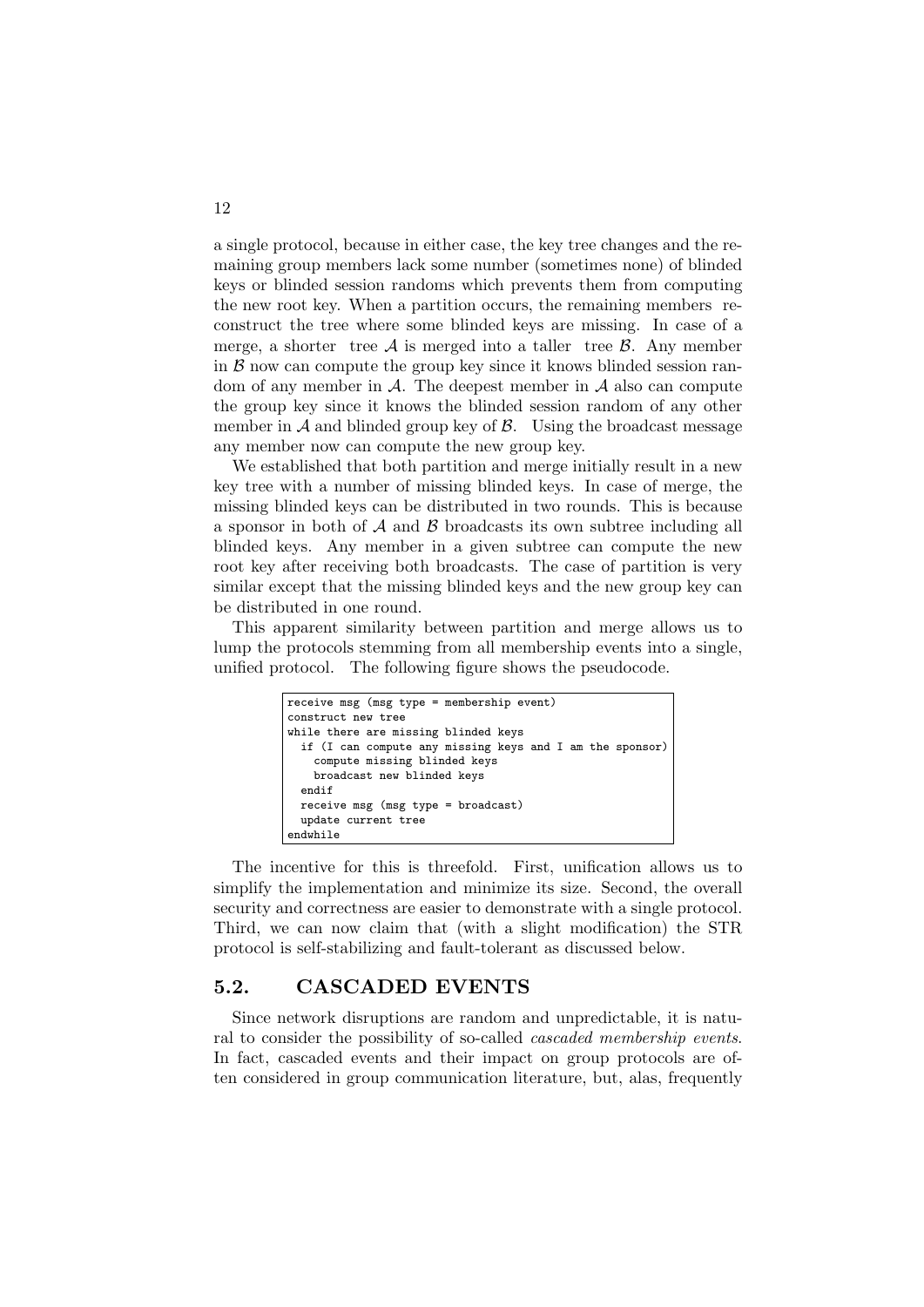neglected in the security literature. Furthermore, the probability of a cascaded event is much higher on a wide area network. A cascaded event occurs when one membership change occurs while another is being handled. For example, a partition can occur while a prior partition is processed, resulting in a cascade of size two.

We claim that the STR partition protocol is self-stabilizing, i.e., robust against cascaded network events. In general, self-stabilization is a very desirable feature since lack thereof requires extensive and complicated protocol "coating" to either 1) shield the protocol from cascaded events, or 2) harden it sufficiently to make the protocol robust with respect to cascaded events (essentially, by making it re-entrant). The latter is often very complicated and inefficient as seen from  $[AKNR+01]$ .

The pseudocode for the self-stabilizing protocol is shown as below.

| $receive$ msg $(msg$ type = membership event)            |
|----------------------------------------------------------|
| construct new tree                                       |
| while there are missing blinded keys                     |
| if (I can compute any missing keys and I am the sponsor) |
| compute missing blinded keys                             |
| broadcast new blinded keys                               |
| endif                                                    |
| receive msg                                              |
| if (msg type = broadcast) update current tree            |
| else (msg type = membership event) construct new tree    |
| endwhile                                                 |

Based on view synchrony discussed in Section 2, we provide an informal proof that the above protocol terminates on any finite number of consecutive cascaded events. Due to view synchrony, every member has the same membership view. We can further assume that the ordering of members in the group communication system is same as that of the key tree. By Remark 1, at least a member, say  $M_i$  can compute the group key if all of the blinded session randoms are known. All members can then compute the group key using the broadcast message of the member  $M_i$  by Remark 2.

Hence, it is enough to show that at least one member knows every other member's session random, eventually. In the above pseudocode, the sponsor is the node below the lowest node whose blinded session random is missing. Now, if a sponsor  $M_s$  cannot compute the group key since some of the blinded keys are missing, it broadcasts the key tree which includes every blinded session random and blinded keys  $M_s$  knows. Then the sponsor of the next round will be the one who owns the missing blinded session random. Note that every member will have strictly more blinded session randoms and blinded keys as number of round increases. Hence, as cascaded events stabilize in the group communication system, the STR protocol also terminates.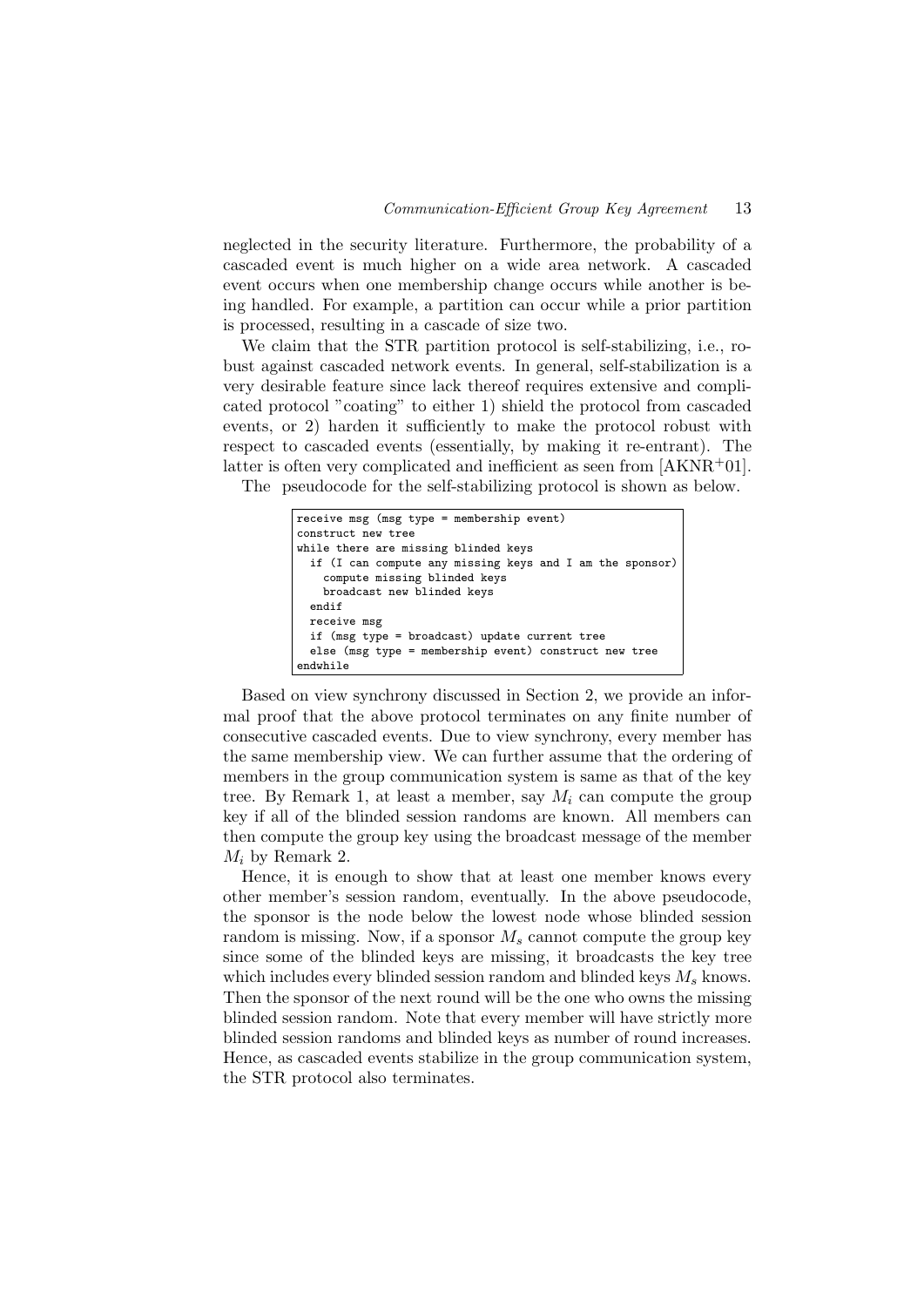# 6. DISCUSSION

### 6.1. SECURITY

The STR protocol suite and the structure of its group key form a special case of the TGDH key agreement recently presented in [KPT00]. (The latter defines a more general tree-based Diffie-Hellman key agreement.) As such, STR benefits from the provable security of TGDH protocols. Briefly, in [KPT00] it is shown that group key secrecy is reducible to the Decision Diffie-Hellman (DDH) problem [MvOV97].

However, the basic property of group key secrecy is not sufficient for the security of the entire protocol suite. Recall the desired security properties defined in Section 3. We will show that STR offers not only group key secrecy but also weak forward and backward secrecy properties. Furthermore, we show that STR can provide key independence by modifying the protocol slightly.

We now present an informal argument for weak forward and backward secrecy.

The group key secrecy property implies that the group key cannot be derived from the blinded keys alone. At least one secret key  $K$  is needed to compute all secret keys from  $K$  up to the root key. Hence, we need to show that the joining member  $M$  cannot obtain any keys of the previous key tree. First, M picks its secret share r, blinds it and broadcasts  $\alpha^r$  as part of its join request. Once M receives all blinded keys on its co-path, it can compute all secret keys on its key path. Clearly, all these keys will contain  $M$ 's contribution  $(r)$ ; hence, they are independent of previous secret keys on that path. Therefore, M cannot derive any previous keys.

Similarly, we argue that STR provides weak forward secrecy. When a member  $M$  leaves the group, the rightmost member of the subtree rooted at the sibling node changes its secret share. Then, M's leaf node is deleted and its parent node is replaced with its sibling node. This operation causes  $M$ 's contribution to be removed from each key on  $M$ 's former key path. Hence, M only knows all blinded keys, and the group key secrecy property prevents  $M$  from deriving the new group key.

As presented in Section 4, the STR protocols do not provide key independence. This means that an active attacker who somehow acquires a group key used before an additive event (join or merge) can use the knowledge of that key to compute a newer key used after such an event. The same does not hold for subtractive events (leave and partition) since a sponsor always changes its session random following each such event.

The join and merge protocols can be modified slightly to provide key independence as explained in the join and merge protocol: Upon each join or merge event, a sponsor (both sponsors, in case of a merge) changes

14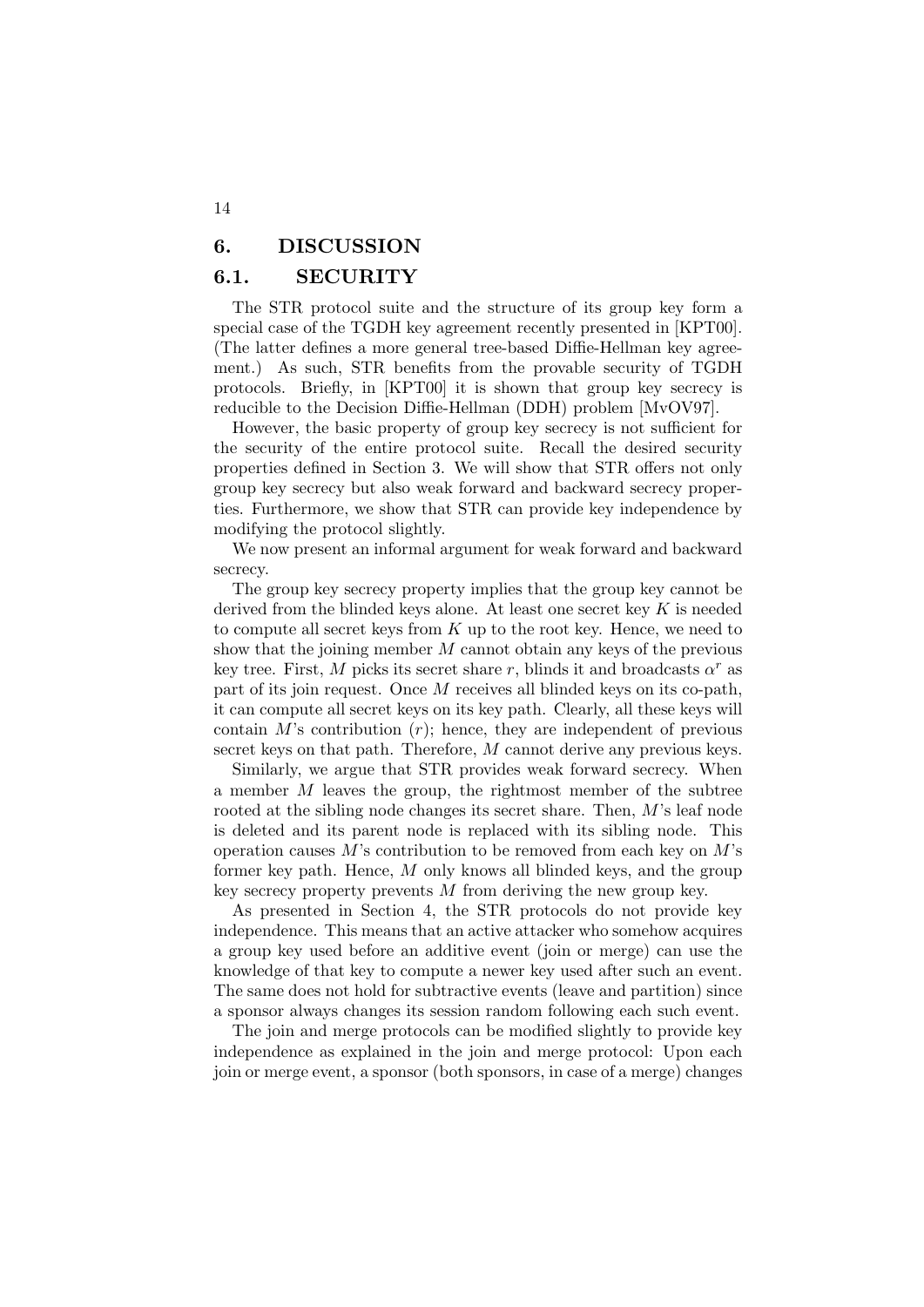its session random and recomputes its blinded key before proceeding with the rest of the protocol.

This simple change results in key independence since each membership change is followed by at least one session random change. (Of course, we assume that individual members are honest and do not leak their session randoms to the adversary. This behavior can be regarded as equivalent to revealing the group key.)

### 6.2. COMPLEXITY ANALYSIS

This section compares the computation and communication of STR protocol to other recent group key agreement methods, Cliques GDH.2 [STW00], Tree-Based Diffie-Hellman (TGDH) [KPT00], and Burmester/Desmedt (BD) [BD94]. These protocols provide contributory group key agreement based on different extensions of the two-party Diffie-Hellman key exchange. Moreover, they all support dynamic membership operations.

We consider the following costs:

Number of rounds: this affects serial communication delay. Total number of messages: as the number of messages grows, the probability of message loss or corruption is increased, and so is the delay.

Number of unicasts and broadcasts: a broadcast is much more expensive operation than a unicast, since it requires many acknowledgments within the group communication system.

Number of serial exponentiation: this is the main factor in the computation overhead.

Robustness: Lack of robustness requires additional measures to make the secure group communication system robust against cascaded (nested) faults and membership events.

Table 1 shows a comparison of the current approaches for group key management. The bold text refers to a parameter that severely slows down the protocol in a WAN deployment, for which STR is best suited.

In Cliques GDH.2 protocol, the number of new members  $k$  is considered, since the merge cost depends on number of new members. The cost for TGDH is the average value when the key tree is fully balanced. The partition or leave cost for STR is computed on average, since it depends on the depth of the lowest-numbered leaving member node. For security reasons [STW00], BD always has to restart anew upon every membership event.

As seen from the table, STR is minimal in communication on every membership event. We showed in Section 5 that robustness in the STR protocol is not only easier to implement than in other protocols, but it